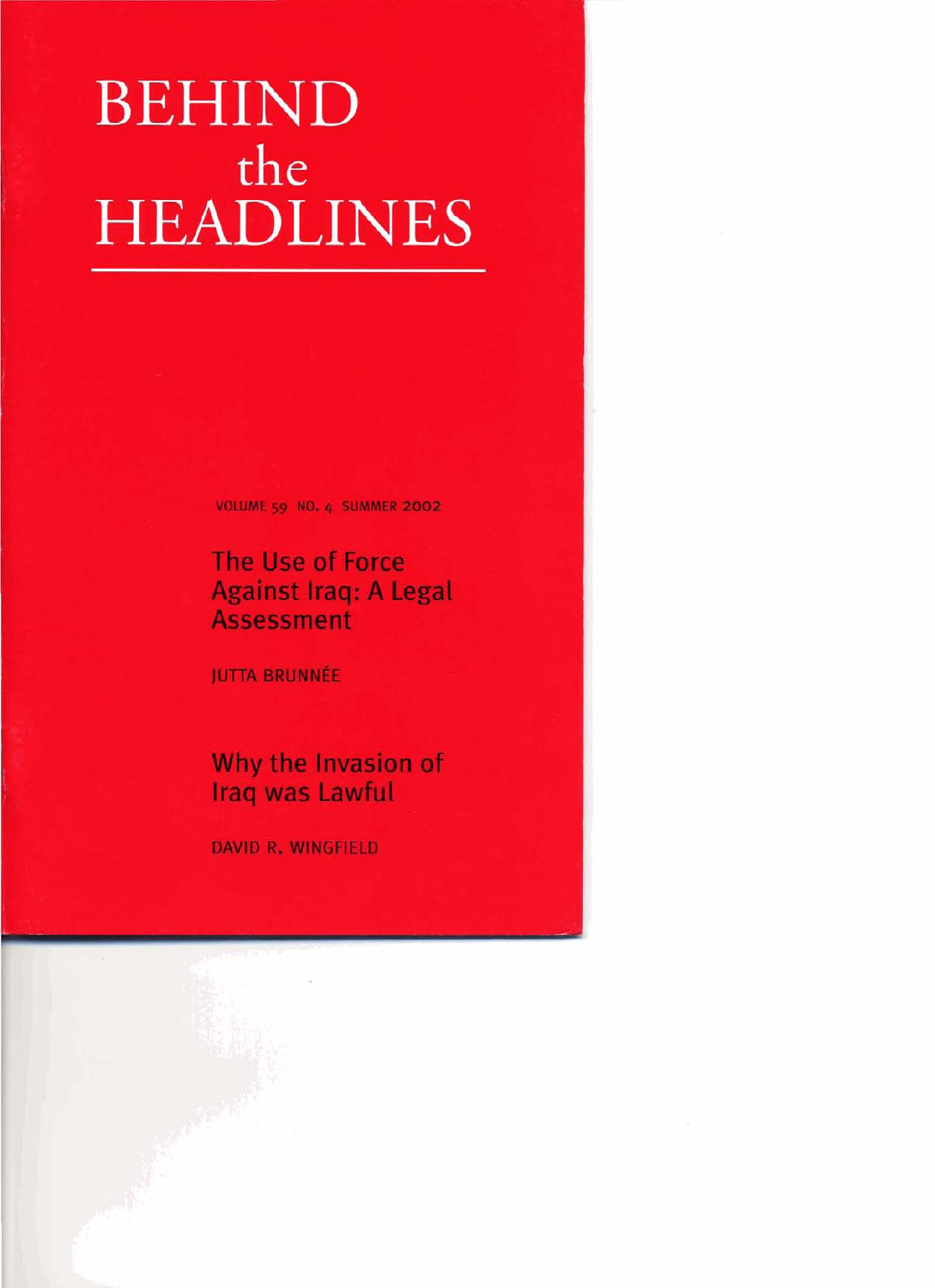Contributions on topical foreign policy, international affairs and global issues should be addressed to: *Behind the Headlines,* CIIA Glendon Hall, 2275 Bayview Avenue Toronto, Canada M4N 3M6 Telephone: 416-487-6830 Facsimile: 416-487-6831 E mail: mailbox@ciia.org Submissions, typed double spaced, with a minimum number of endnotes. must not exceed 6,000 words.

The mission of the Canadian Institute of International Affairs is to promote an understanding of international affairs and Canada's role in a changing world by providing interested Canadians with a non-partisan, nation-wide forum for informed discussion, analysis, and debate. The Institute as such is precluded by its constitution from expressing an institutional opinion on any aspect of world affairs. The views expressed in *Behind the Headlines* are therefore those of the authors.

0 2003 Canadian Institute of International Affairs

Published quarterly \$4.95 per single issue

\$19.95 per year (Canadian addresses add 7% GST) GST Registration No. 10686 1610 RT

Date of issue — June 2003 ISSN 0005-7983 Publications Mail Registration No. 09880

Co-editors:

Gayle Fraser Michelle Rossi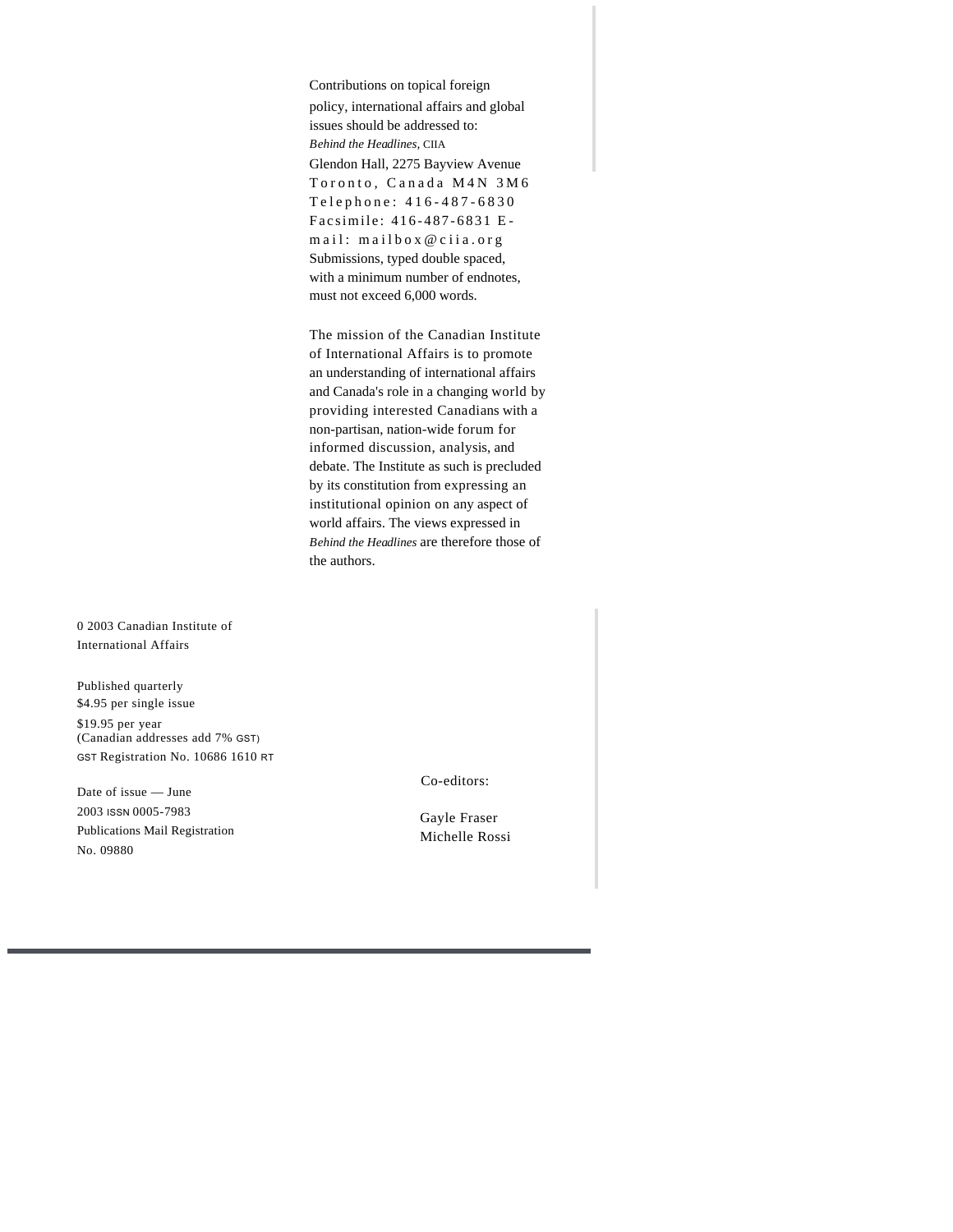## The Use of Force Against Iraq: A Legal Assessment

JUTTA BRUNNEE

gainst the backdrop of two world wars, one of the overriding objectives in creating the United Nations in 1945 was, as utlined in the preamble to the UN charter, to 'save succeeding generations from the scourge of war.' To that end, article 2(4) provides a general prohibition of the threat or use of armed force against other states. An exception to this prohibition is provided only in article 51: pursuant to their 'inherent right of individual or collective self-defence,' states may use force to respond to an 'armed attack.' Arguably, in limited circumstances involving imminent threats, the right to self-defence also encompasses anticipatory action. In all other cases of threats to international peace and security, resort to force must be collective. That means that, outside the ambit of individual states' rights to self-defence, the use of force must be authorized by the United Nations Security Council.

In September 2002, the government of the United States published the much-quoted 2002 *National Security Strategy,* which promotes the adaptation of the rules on the use of force to permit preemptive strikes against 'emerging threats' posed by 'rogue states' with weapons of mass destruction.' That same month, President George W. Bush took his case for military action against Iraq to the United Nations. Since then, international law has enjoyed unusual popularity as a topic of discussion and concern. Politicians, pundits, and the proverbial people on the street have debated the rules of self-defence and the merits of a doctrine of pre-emptive strike, discussed the ` material breach' of UN Security Council resolutions, or opined on the need for additional resolutions explicitly authorizing the use of force against Iraq. The war in Iraq has generated many strongly held

JUTTA BRUNNEE is Professor of Law and Metcalf Chair in Environmental Law at the University of Toronto.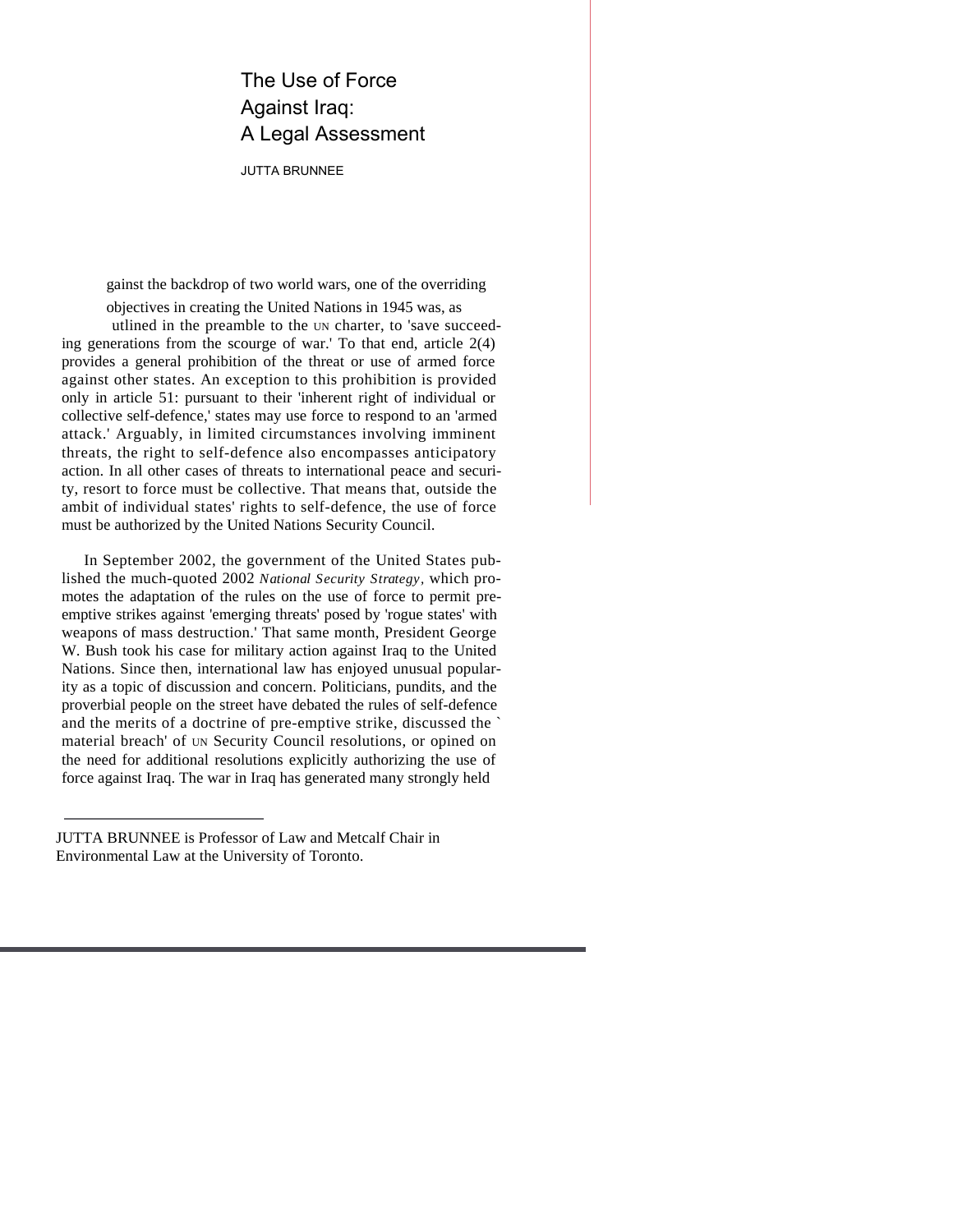views and much heated rhetoric. This essay aims to look beyond the rhetoric to shed some light on the legality of the Iraq campaign. It provides a review of the three potential legal justifications for the use of force and explains why none of them ultimately supports the us-British intervention.

First, given the us rhetoric regarding the threat posed by Iraq, one might think that self-defence or pre-emptive self-defence was one of the justifications advanced for the intervention. Yet, while the us government may have deployed the language of self-defence at a political level, it was not invoked for purposes of legal justification. It is worth taking a closer look at this fact.

In situations of self-defence, states can act unilaterally. They must simply notify the Security Council that they are acting in selfdefence. For example, in the case of military action in Afghanistan in 2001, the us reported to the Council that it had initiated actions in the exercise of its inherent right of individual and collective selfdefense following armed attacks that were carried out ... on September 11, 2001:2 Given the political differences over intervention in Iraq, a self-defence argument would have had the advantage, from a us standpoint, that action could have been taken without Security Council approval. The fact that the us did not invoke selfdefence, then, speaks for itself. A case of self-defence simply could not be made. Iraq had not attacked the us, and an attack by Iraq (or attributable to Iraq) was not imminent.

What is perhaps most noteworthy is that the us government refrained not only from making a self-defence argument, but also from relying on the pre-emptive strike doctrine promoted in its *National Security Strategy.* This doctrine has raised concerns because it would leave virtually no standard capable of providing normative guidance or constraining unilateral assessments. In the 1962 Cuban Missile crisis, the United States refrained from invoking pre-emptive self-defence for this very reason.' In 2003, one might have expected the Bush administration to make Iraq, a 'rogue state' alleged to have weapons of mass destruction and ties to global terrorism, the test case for the pre-emptive strike doctrine. It did not. In fact, the State Department's legal adviser took pains to bring pre-emption within the confines of the 'traditional framework,' stressing that 'a preemptive use of proportional force is justified only out of necessity.' He added that 'necessity includes both a credible, imminent threat and the exhaustion of peaceful remedies.' Indeed: 'While the definition of imminent must recognize the threat posed by weapons of mass destruction and the intentions of those who possess them, the deci-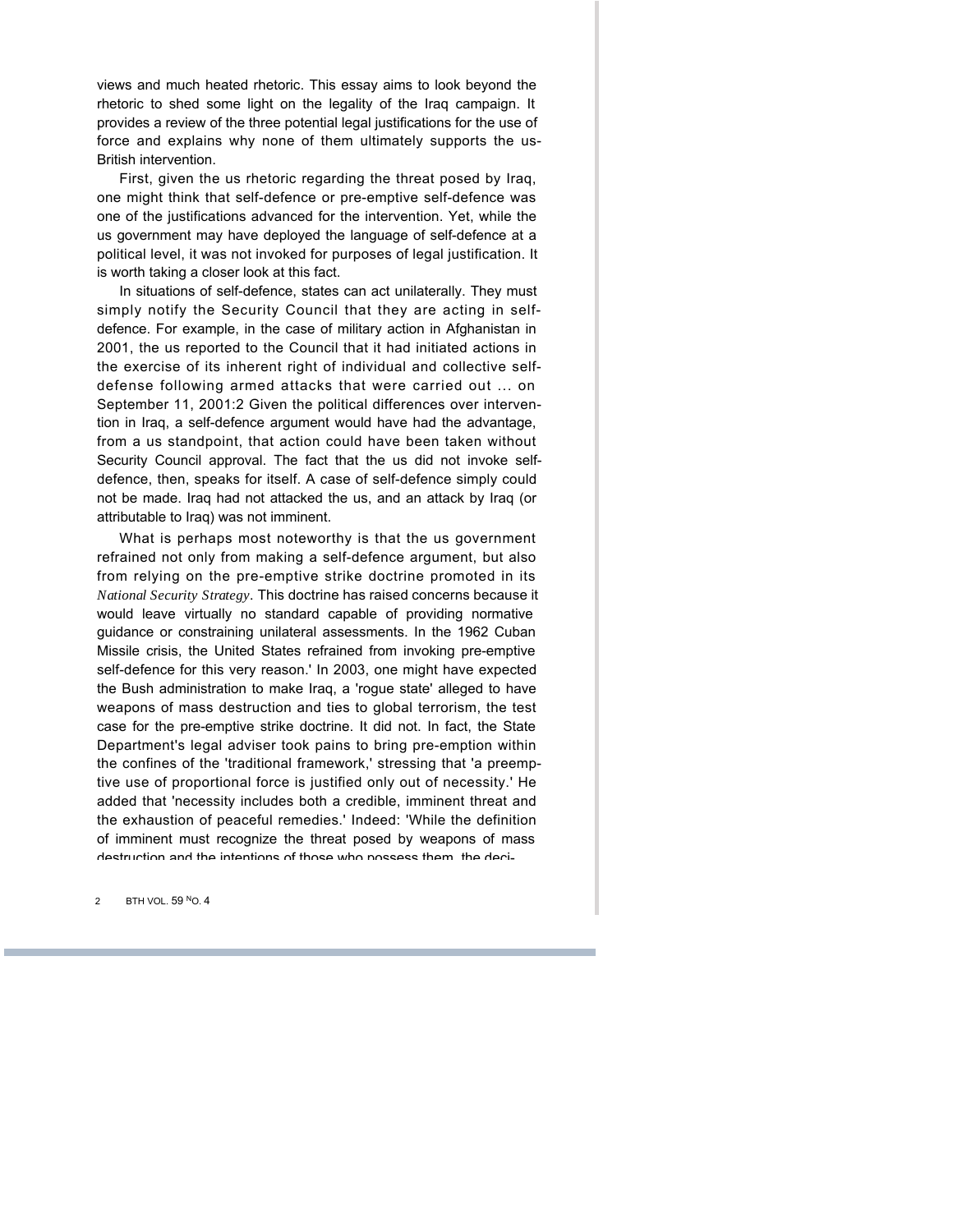sion to undertake any action must meet the test of necessity ... in the face of overwhelming evidence of an imminent threat, a nation may take preemptive action to defend its nationals from unimaginable harm.'' Three observations can be made. First, it appears that the us acknowledges that a sweeping right to pre-emptive military strikes does not exist under current international law. Second, in outlining criteria to reign in the overbroad concept of `emerging threat' contained in the *National Security Strategy,* the United States appears to acknowledge the need for standards of review. Third, political rhetoric notwithstanding, the us government did not seem to think that these standards had been met in the case of Iraq.

A second justification for the invasion of Iraq that has received some attention is that of 'humanitarian intervention.''5 Again, it is important to separate rhetoric designed to sway public opinion from legal argument. With the onset of hostilities, there was certainly a noticeable shift in the 'packaging' of the Iraq war for public consumption. The us and, to a lesser extent, Britain emphasized the liberation of the Iraqi people from dictatorship.'6 As a legal matter, however, no attempt was made to cast the war as a humanitarian intervention. Once again, the absence of legal argument speaks volumes. It speaks to the fact that there is no firm legal basis for asserting a right of individual states to intervene forcibly in other countries on humanitarian grounds. To be sure, there is a current of opinion suggesting that, in exceptional circumstances, armed force may be used when it is the only means to forestall an immediate, overwhelming humanitarian disaster.' It was this idea that animated the NATO intervention in Kosovo in 1999. But even in that case of extreme crisis, the balance of opinion remains that the notion of humanitarian intervention did not provide a legal justification for the use of armed force.' It is therefore hardly surprising that there was no attempt by the US or Britain legally to justify the Iraq war as a humanitarian intervention. In any case, even if one were to accept in principle that humanitarian interventions are legal in a narrow range of extreme circumstances, Iraq did not fall into that range. There is little doubt that the Iraqi government repressed and brutalized its citizens. The recent discoveries of mass graves bear witness to the regime's brutality.' However, there was no urgent humanitarian crisis that necessitated immediate use of force, and none was alleged by the us or British governments. In short, while the liberation of the Iraqi people may have been a positive side-effect of 'Operation Iraqi Freedom,' under existing international law it cannot convert otherwise illegal use of force into lawful action.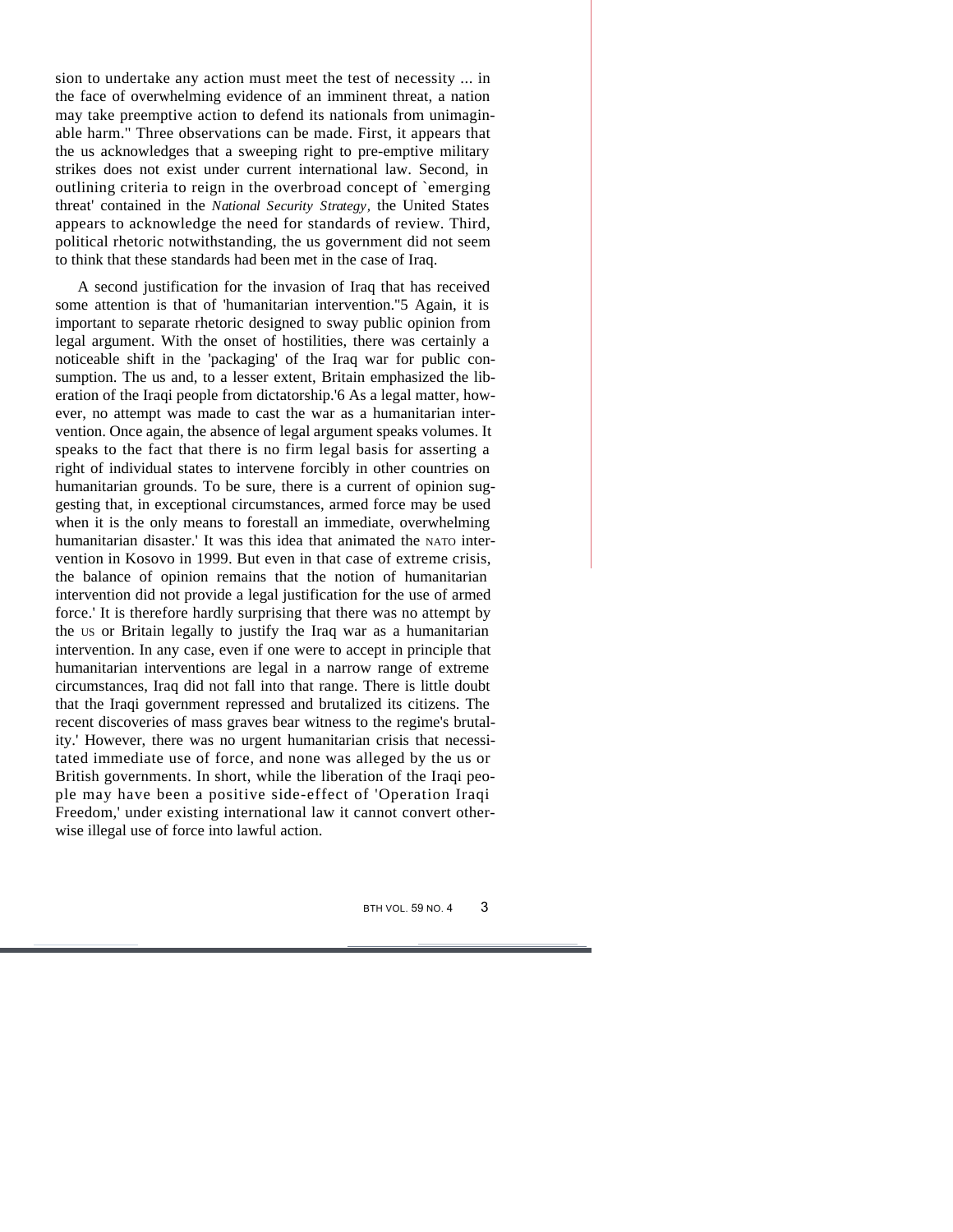This takes us to the last possible legal basis for the Iraq intervention, and to the arguments that were actually deployed by the us and Britain to justify it. In essence, the argument is that the Security Council had authorized the use of force through a set of resolutions, encompassing resolution 678 (29 November 1990), resolution 687 ( 3 April 1991), and resolution 1441 (8 November 2002).'10 To appreciate the purchase of this argument, it is necessary to consider the relevant resolutions in some detail.

Iraq invaded Kuwait on 1 August 1990. In resolution 660 of 2 August, the Security Council called upon Iraq to withdraw from Kuwait 'immediately and unconditionally.' In light of Iraq's refusal to heed this and other calls by the Council for withdrawal, the preamble to resolution 678 'recalled and reaffirmed' a series of resolutions pertaining to Iraq, beginning with resolution 660 and ending with resolution 677 (1990). It then noted Iraq's refusal 'to comply, with its obligation to implement resolution 660 (1990) and the abovementioned subsequent resolutions.' In paragraph 2 of resolution 678, the Council therefore authorized 'Member States cooperating with the Government of Kuwait ... to use all necessary means to uphold and implement resolution 660 (1990) and all subsequent relevant resolutions and to restore international peace and security in the area.' Several weeks later, in January 1991, 'Operation Desert Storm' was undertaken to expel Iraq from Kuwait.

Upon completion of 'Desert Storm,' resolution 686 of 2 March 1991 outlined an initial, provisional ceasefire. Resolution 687 followed to provide for a permanent ceasefire, which was contingent upon Iraq's unconditional acceptance of various conditions, including extensive disarmament obligations. In paragraph 33 of the resolution the Security Council declared that 'upon official notification by Iraq ... of its acceptance of the provisions above, a formal ceasefire is effective between Iraq and Kuwait and the Member States cooperating with Kuwait in accordance with resolution 678 (1990).'

In paragraph 34 of the resolution, the Council decided 'to remain seized of the matter and to take such further steps as may be required for the implementation of the present resolution and to secure peace and security in the area.'

As is well known, Iraq's compliance with its obligations under resolution 687 and a series of subsequent resolutions was less than satisfactory. Notably its compliance with disarmament obligations and its co-operation with UN weapons inspectors left much to be desired. In September 2002, the Bush administration vowed to put an end to a 'decade of deception and defiance.'" The administration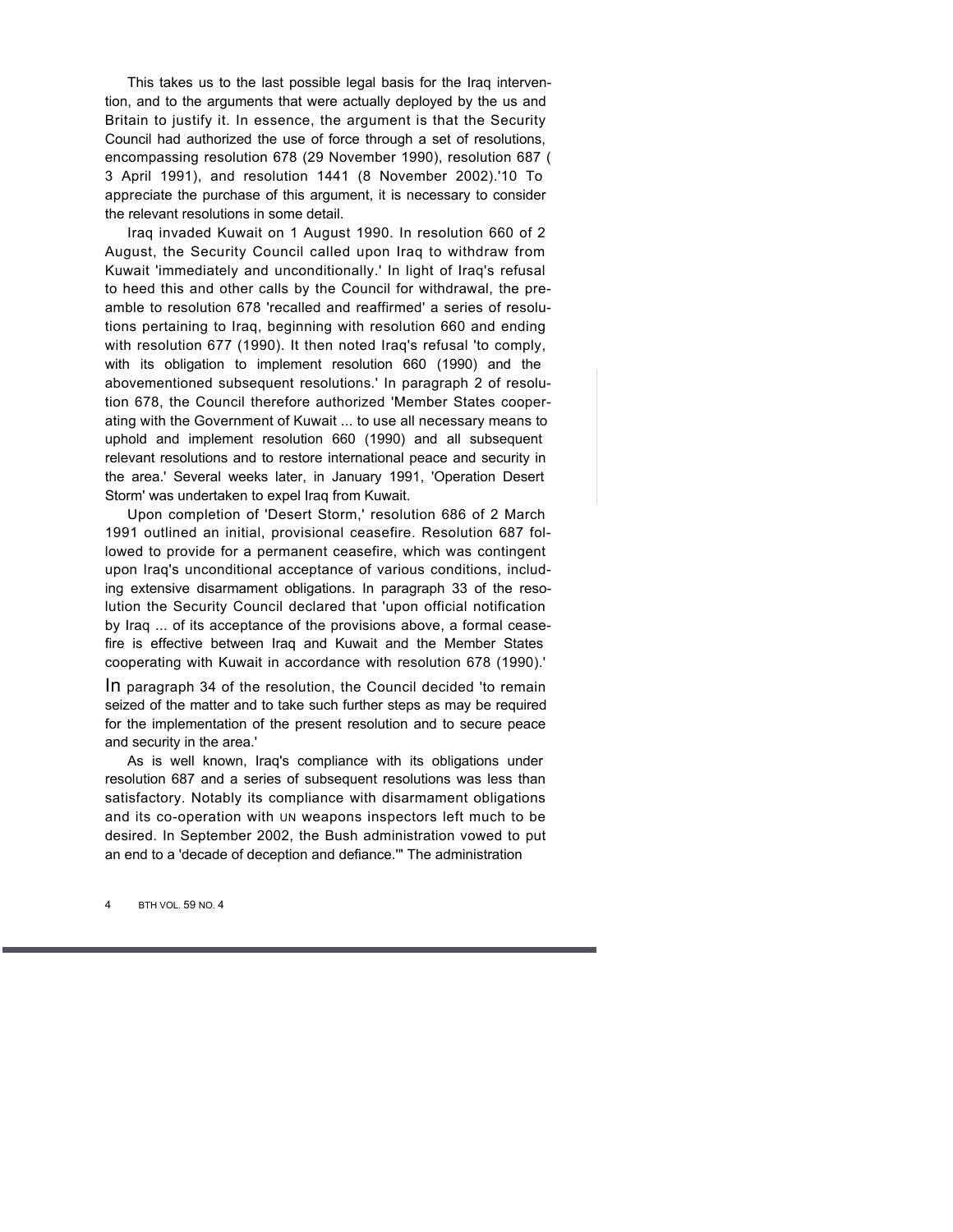called on the Security Council to enforce Iraqi compliance, if necessary through military means. However, other members of the Security Council were reluctant to set the tracks toward a military solution. After intense negotiations, a compromise was finally enshrined in resolution 1441.

The Council found that 'Iraq has been and remains in material breach of its obligations under relevant resolutions, including resolution 687' (paragraph 1) and gave Iraq a 'final opportunity to comply with its disarmament obligations' (paragraph 2). Any further noncompliance would 'constitute a further material breach,' which would be 'reported to the Council for assessment' (paragraph 4). Based on the reports of Iraq's performance, the Council would convene immediately 'in order to consider the situation and the need for full compliance ... in order to secure international peace and security' (paragraph 12). The resolution recalled 'that the Council has repeatedly warned Iraq that it will face serious consequences as a result of its continued violations of its obligations' (paragraph 13). Finally, the Council decided 'to remain seized of the matter' (paragraph 14).

In the weeks following the adoption of resolution 1441, the Security Council was not able to agree on whether Iraq's conduct warranted an armed intervention, and no resolution explicitly authorizing such intervention was adopted. The us and Britain have maintained that an additional resolution providing specific authorization of force was not required. If they had entertained discussions on a 'second resolution,' they argued, it was for political not legal reasons. According to the us government, taking action against Iraq was a question merely of will, not of authority.'12 The three resolutions outlined above  $-$  678, 687, and 1441  $-$  were said to provide all the authority needed to enforce Iraqi compliance. The argument goes roughly like this: resolution 678 authorized force against Iraq, for purposes that included restoring peace and security in the area. Resolution 687 suspended the authority provided in resolution 678, but did not terminate it. Rather, the ceasefire was contingent upon Iraq's compliance with the various conditions in resolution 687. If Iraq were in material breach of this arrangement, the authority to use force under resolution 678 would be revived. Resolution 1441 confirmed that Iraq was and continued to be in material breach. Resolution 1441 required reporting to and discussion by the Security Council of Iraq's breaches, but not an express further decision to authorize force.'

This line of argument has been rejected by an overwhelming majority of international lawyers, who have spoken out on the matter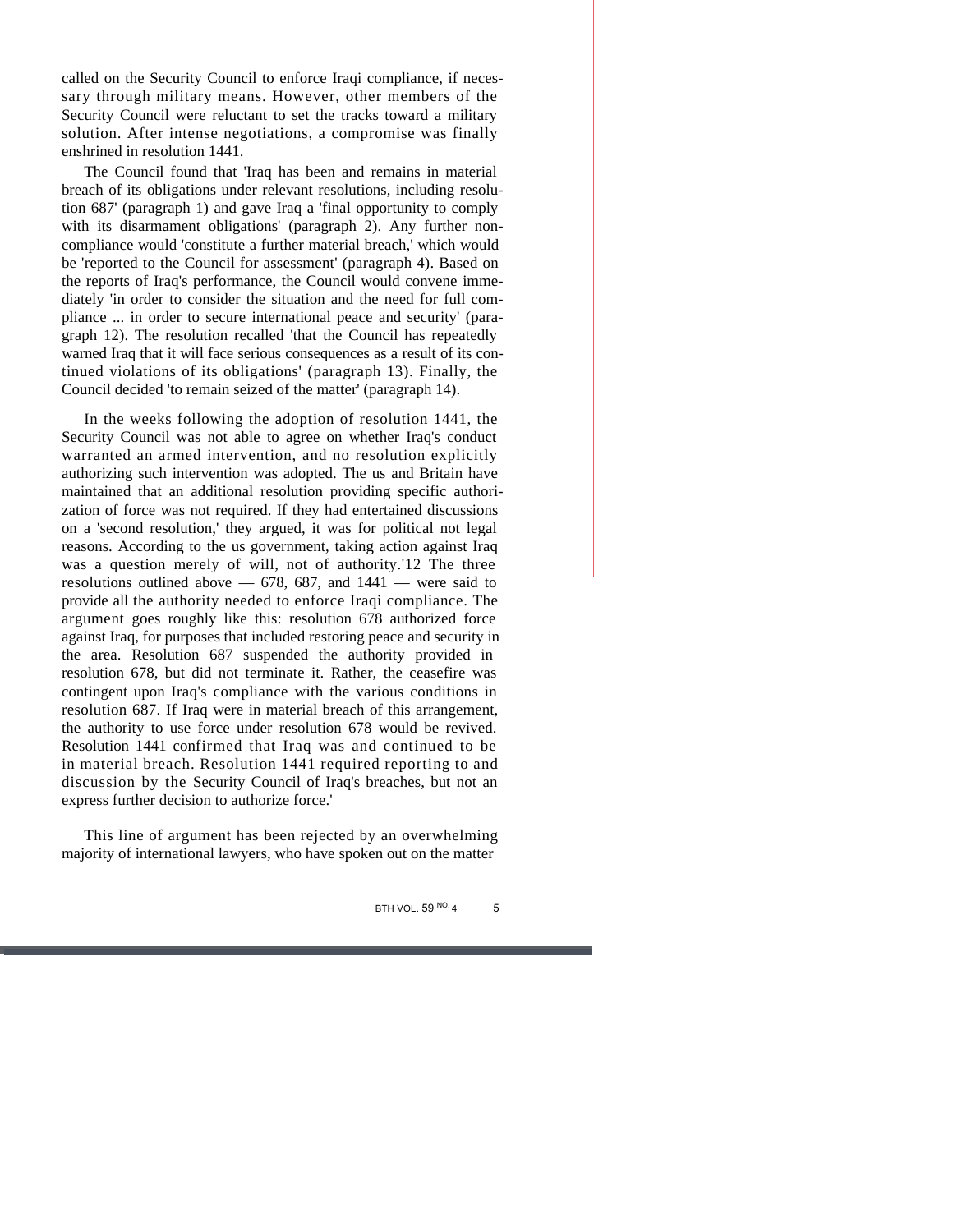in unusual numbers." Indeed, a senior legal adviser to the British foreign secretary resigned over the issue.<sup>'15</sup> Why?

Security Council resolutions are carefully crafted compromises, often the product of delicate diplomatic tangos behind closed doors. But, like all treaty-based arrangements, they ultimately must be measured against the standard of the ordinary meaning of the language employed and interpreted in good faith. Add to that the fact that the Security Council has explicitly authorized the use of force only twice in its history — once during the Korean War in 1950 and once in response to Iraq's invasion of Kuwait in 1990. Given the reluctance of the Council to authorize forcible measures, it is difficult to see how resolutions 678, 687, and 1441 could in good faith be interpreted as an open-ended authorization of the use of force against Iraq. A closer look at the excerpts from these resolutions highlighted above further supports this conclusion. A number of points can be made in that regard.

First, the authority to use force provided by resolution 678 was quite clearly focused on Iraq's invasion of Kuwait. For better or for worse, it took this dramatic a transgression by Iraq to prompt the Security Council to authorize 'all necessary means.' But this authority related to compliance with resolution 660 and a specified set of subsequent resolutions relating to Iraq's invasion of Kuwait *not* an indeterminate set of future resolutions on Iraq. Similarly, the phrase *`restore* peace and security' was carefully chosen to confine the authority provided.

Second, the ceasefire effected pursuant to resolution 687 was contingent only upon Iraq's formal acceptance of the conditions set out in the resolution. Nowhere does the resolution indicate that the ceasefire merely suspended paragraph 2 of resolution 678 (the authorization of force), or that it could be terminated in case of Iraqi non-compliance. This silence stands in marked contrast to resolution 686, the earlier provisional ceasefire arrangement, which explicitly recognized that paragraph 2 of resolution 678 remained valid during the period required for Iraq to comply with the terms of the provisional ceasefire. In any event, a termination of the ceasefire would be a matter for the Security Council, not for individual states. Paragraph 34 of the resolution makes this plain through the decision of the Council that *it* will 'remain seized of the matter' and 'take such further steps as may be required.' Further, resolution 687 speaks of a ceasefire between Iraq, Kuwait, and ' Member States cooperating with the Government of Kuwait.' The latter terminology refers to the coalition of states that had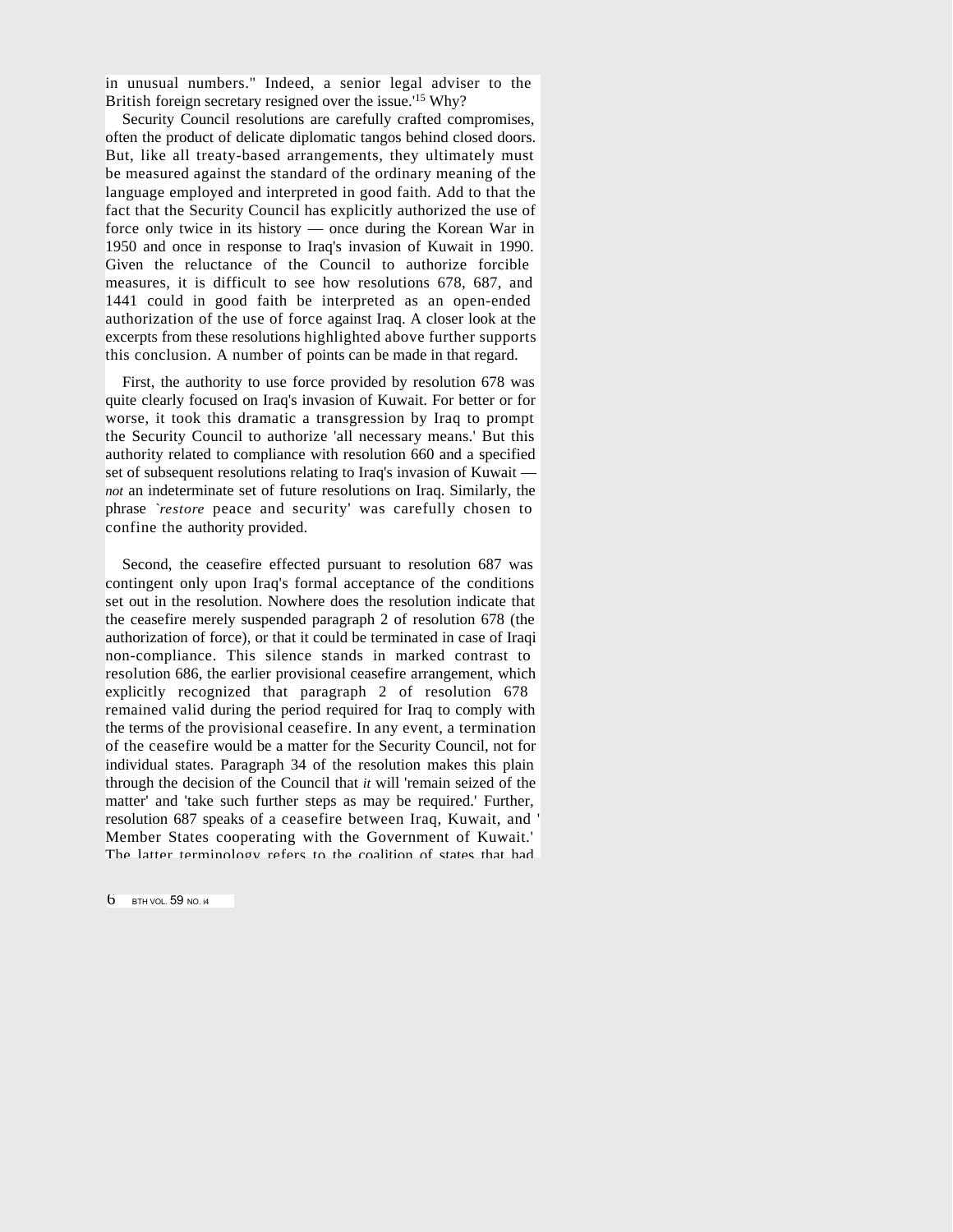self-defence against Iraq's invasion and that had been authorized to use force in resolution 678. This coalition of states no longer exists, and it is difficult to see how authority to use force or to end the ceasefire with Iraq could now rest with the United States or with Britain.

Third, authority for the use of force against Iraq cannot be found in resolution 1441. Yes, paragraph 13 reminds Iraq that it would face serious consequences as a result of its continued non-compliance. But, given the deep disagreements that led to the adoption of this compromise resolution, it is impossible to read this paragraph as an express or even an implied authorization of force. It is also true that resolution 1441 did not expressly require an additional resolution authorizing force, but no conclusions can be drawn from that fact. If the Council had indeed previously authorized the use of force, as the us and Britain maintain, no such additional decision, and therefore no reference to it, was needed. Conversely, if previous resolutions did not provide authority, as other Security Council members asserted, there was no need for resolution 1441 to state the obvious — that an authorizing resolution was required for lawful use of force. With respect to the question of force, then, resolution 1441 was simply a place holder. It allowed the UN process to proceed in the hope that it would resolve the Iraq situation through renewed weapons inspections. In the meantime, it preserved the legal status quo.

In short, resolution 1441 did not authorize the us and Britain to take military action against Iraq. The legality of their intervention in Iraq therefore turns on whether resolutions 678 and 687, adopted more than a decade earlier in the aftermath of Iraq's invasion of Kuwait, provided open-ended authority to enforce Iraqi disarmament with 'all necessary means.' They did not.

The UN charter has not accomplished the ambitious goal of eliminating war. Nonetheless, the rules on the use of force have done important work. They have served to constrain the resort to force by states, notably by providing a normative framework against which actions must be justified and can be assessed. In the case of the war against Iraq, neither justifications based on UN Security Council authorization, nor arguments based on self-defence or humanitarian intervention can carry the day. One may hold any number of opinions on whether or not the war against Iraq was necessary and appropriate, and even on whether or not international law *should* accommodate this type of intervention. But we should all be clear that, under existing international law, the use of force against Iraq was illegal.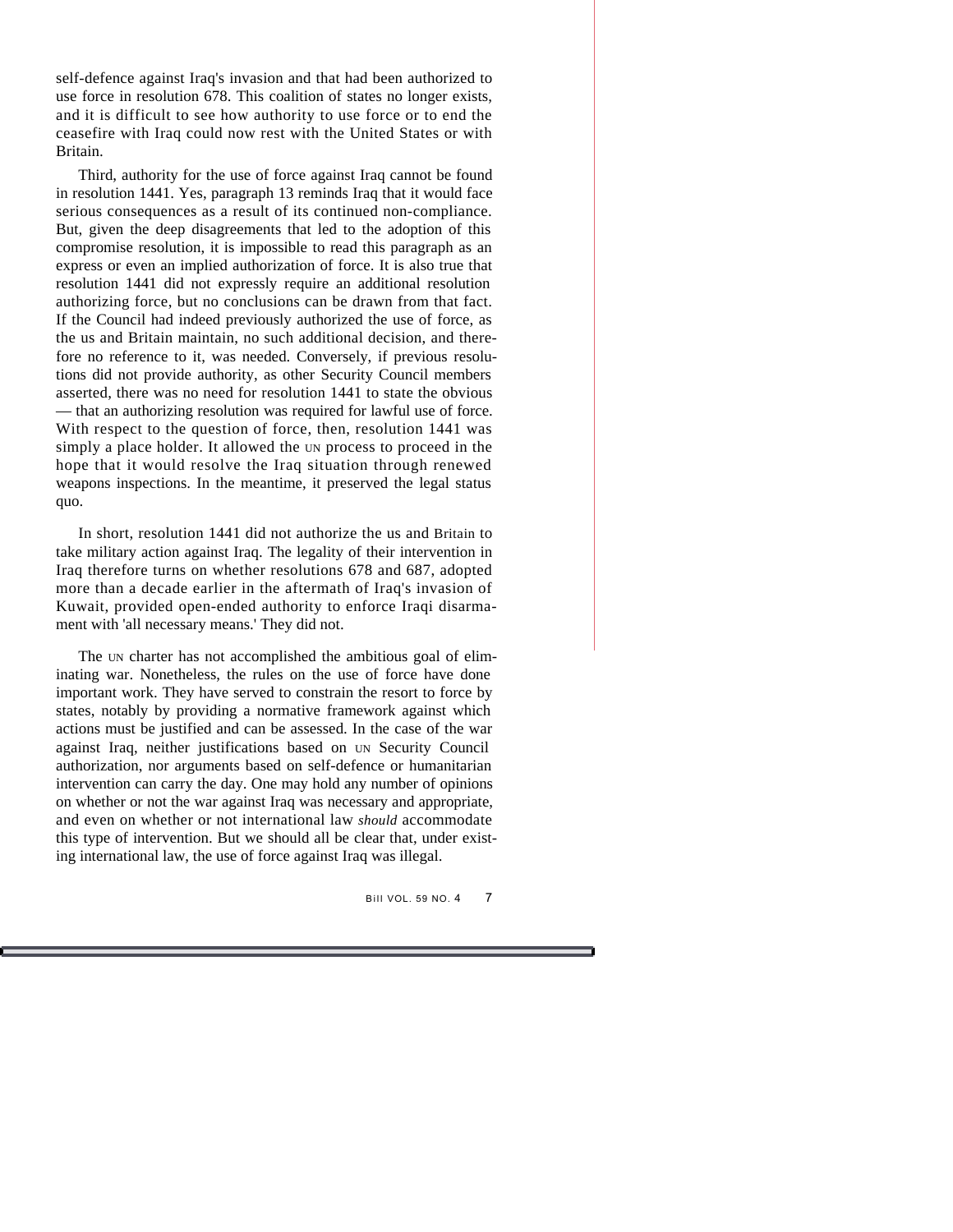1 *The National Security Strategy of the United States of America,* September 2002, 13-16; available at www.whitehouse.gov.nsc/ nss.pdf

2 'Letter dated *7* October 2001 from the Permanent Representative of the United States of America to the United Nations addressed to the President of the Security Council'; available at www.un.int/usa/s-2001-946.htm

3 See Abram Chayes, *The Cuban Missile Crisis: International Crisis and the Role of Law* (London and NY: Oxford University Press 1974), 63-6.

4 William Taft, iv, 'Memorandum: The Legal Basis for Preemption,' 18 November 2002; available at www.cfr.org/publication.php? id =5250

5 Ed Morgan, 'Use of force against Iraq is legal,' *National Post,* 19 March 2003.

6 'Village by village, city by city, liberation is coming. The people of Iraq have my pledge: Our fighting forces will press on until their oppressors are gone and their whole country is free.' President Bush, Radio Address, 5 April 2003; available at www.whitehouse.gov/ news/releases/2003/04/20030405.html. See also the 'Liberation Update'; available at www.whitehouse.gov/news/releases/2003/05/ iraq/20030506-19.html

7 For a thoughtful treatment, see International Commission on Intervention and State Sovereignty, *The Responsibility to Protect* ( December 2001); available at www.dfait-maeci.gc.ca/icissciise/report-en.asp

8 See Nico Krisch, 'Legality, morality and the dilemma of humanitarian intervention after Kosovo,' *European Journal of International Law* 13(no 1, 2002); available at www3.oup.co.uk/ejilaw/hdb/ Volume\_13/Issue\_01/

9 See Patrick E. Tyler, 'An open secret is laid bare at mass grave in Iraqi marsh,' *New York Times,* 14 May 2003; available at www.nytimes. com/2003/05/14/international/worldspecia1/14GRAV. html

10 Security Council resolutions can be accessed at www.un.org/ Docs/sc/unsc\_resolutions.html

11 See *A Decade of Deception and Defiance,* 12 September 2002; available at www.whitehouse.gov/news/releases/2002/09/iraq/ 20020912.htm I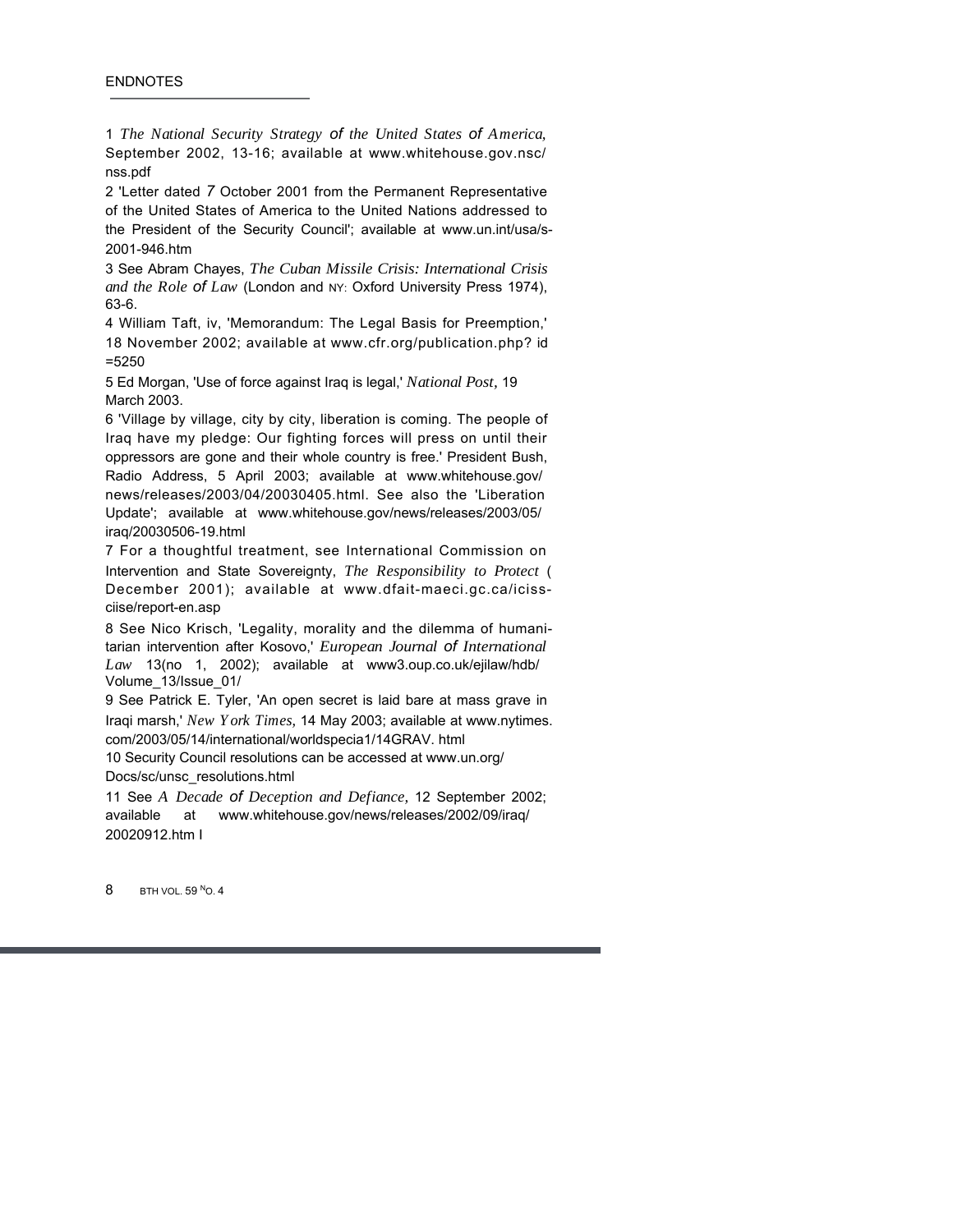12 President Bush, *Address to the Nation,* 17 March 2003; available at www.whitehouse.gov/news/releases/2003/03/20030317-7.html

13 On the us position, see 'Letter dated 30 March 2003 from the Permanent Representative of the United States of America to the United Nations addressed to the President of the Security Council'; available at www.un.int/usa/s2003\_351.pdf. On the British position, see Attorney General, Lord Goldsmith, 'Legal basis for use of force against Iraq,' 17 March 2003; available at www.pmo. gov. uk/output/Page3287.asp

14 See, for example, 'Howard must not involve us in an illegal war,' 26 February 2003; available at www.theage.com.au/articles/2003/02/25/1046064031296.html (Australia); 'War would be illegal,' *Guardian, 7* March 2003; at education.guardian.co.uk./ Print/0,3858,4620124,00.html (Britain); Peter Slevin, 'Legality of war is a matter of debate- many scholars doubt assertion by Bush,' *Washington Post,* 18 March 2003; at www.commondreams.org/headlines03/0318-05.htm (us); Jeff Sallot, 'Legal experts say attack on Iraq is illegal,' *Globe and Mail,* 20 March 2003, A 10 (Canada).

15 Ewen MacAskill, 'Adviser quits Foreign Office over legality of war,' *Guardian,* 22 March 2003, available at http://politics.guardian. co.uk/iraq/story/0,12956,919647,00.html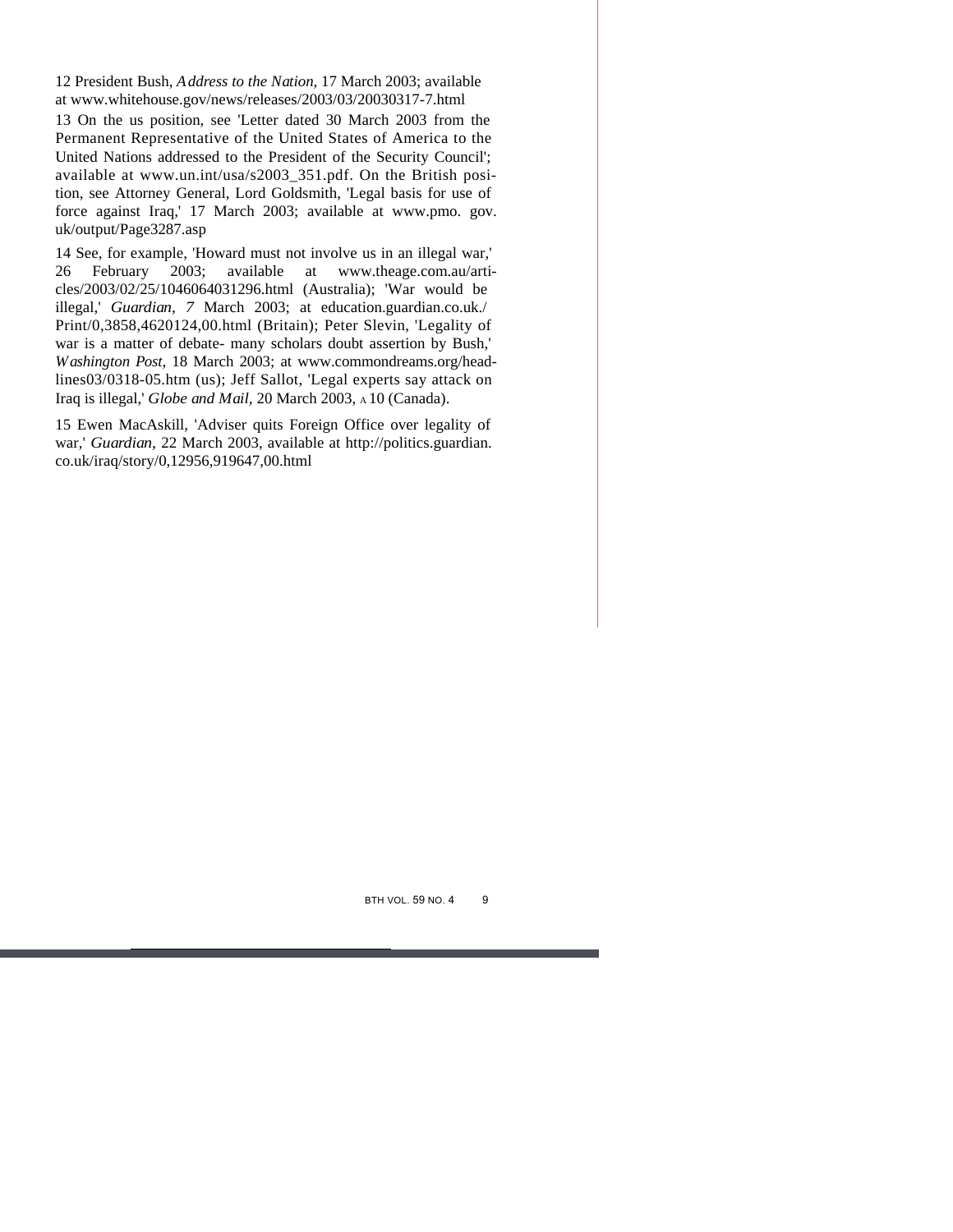## Why the Invasion of Iraq was Lawful

DAVID R. WINGFIELD

**Wen the United States, Britain, Australia, and their allies** invaded Iraq, they claimed that they were acting in accor- dance with international law because resolutions passed by the United Nations Security Council had authorized the war. Many countries and international lawyers disagree. They claim that no resolution of the Security Council authorized the war and that as a consequence the invasion was illegal. Who is right?

The debate is reminiscent of Humpty Dumpty's debate with Alice. Humpty Dumpty said that when he uses a word 'it means just what I choose it to mean–neither more nor less.' In response to Alice's question of whether he could make words mean different things, Humpty Dumpty replied 'the question is, which is to be master – that's all.' Stripped to its core, the debate over the Iraq war was, and continues to be, a debate over who is to be master of the interpretation of Security Council resolutions - those countries that used force or those countries that opposed the use of force.

Democracies resolve debates within their borders about the meaning of words in statutes or other legal documents by referring the matter to a court. The international community cannot do so, however. It has no court that operates like a domestic court in a Western democracy. (The International Court of Justice can only decide disputes that the concerned states agree be submitted to it.)

For this reason, the legality of the invasion of Iraq cannot be tested in a court of law. It can be tested only by reference to reason: is there a rational basis for concluding that the invasion of Iraq was

 $L = \frac{1}{\sqrt{1 + \frac{1}{\sqrt{1 + \frac{1}{\sqrt{1 + \frac{1}{\sqrt{1 + \frac{1}{\sqrt{1 + \frac{1}{\sqrt{1 + \frac{1}{\sqrt{1 + \frac{1}{\sqrt{1 + \frac{1}{\sqrt{1 + \frac{1}{\sqrt{1 + \frac{1}{\sqrt{1 + \frac{1}{\sqrt{1 + \frac{1}{\sqrt{1 + \frac{1}{\sqrt{1 + \frac{1}{\sqrt{1 + \frac{1}{\sqrt{1 + \frac{1}{\sqrt{1 + \frac{1}{\sqrt{1 + \frac{1}{\sqrt{1 + \frac{1}{\sqrt{1 + \frac{1}{\sqrt{1 + \frac{1}{\sqrt{$ DAVID WINGFIELD is a Toronto lawyer and holds an MA in ceded and the debate moved to the political question of whether the political question of whether the political question of whether the political question of whether the political question of whether the political question international relations.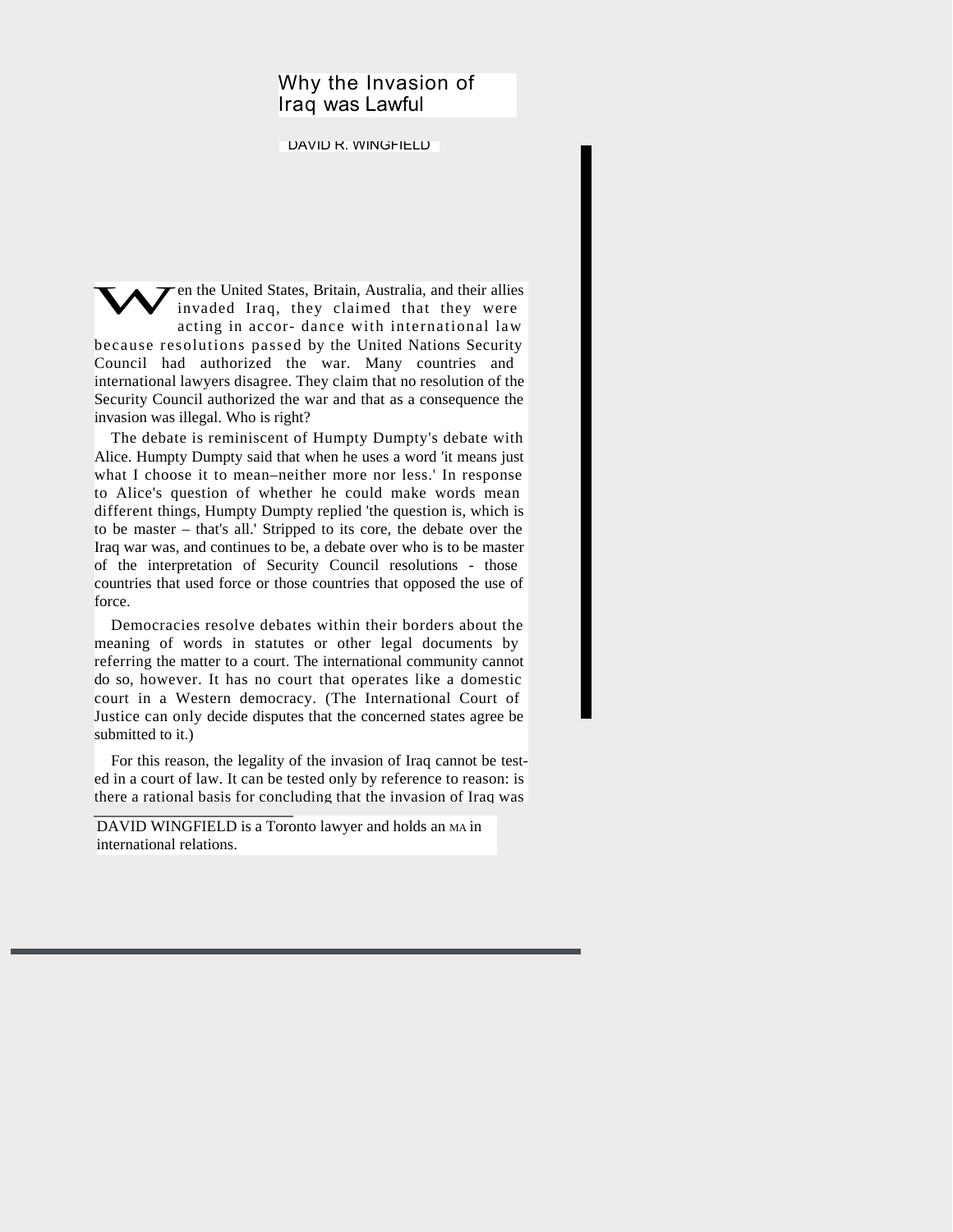invasion was a smart thing to do. After all, international law exists for the benefit of the United States, too. The us should not be prevented from acting in accordance with its security needs by appeals to international law if it can make a rational case of legality.

The charter of the United Nations authorizes the use of force under chapter vII, which permits war under two circumstances. One circumstance is individual or collective self-defence pursuant to article 51. Countries that are attacked have the inherent right to defend themselves by war. The other is when the Security Council, on behalf of the international community, authorizes the use of force against another country.

The use of force under the charter begins with a 'determination' under article 39, the first article of chapter VII. Under article 39, the Security Council may 'determine the existence of any threat to the peace, breach of the peace, or act of aggression.' The wording of article 39 is very broad. The article gives the Security Council the power to determine that a threat short of an actual breach of peace and security exists, that a breach of peace and security short of an act of aggression exists, that an act of aggression short of an attack on another country exists, or that an actual attack has taken place. Obviously in the last case the country that is the object of the attack has the right to defend itself by force, independent of any Security Council determination under article 39.

It is interesting that article 39 does not stipulate that the threat to or breach of the peace has to be committed by a sovereign nation. Although it is doubtful that the framers of the charter of the United Nations had in mind state-sponsored terrorists when they drafted the language of the charter, article 39 is written in language that is broad enough to encompass threats or breaches to the peace by states that sponsor terrorists but which otherwise do not overtly threaten any other country.

After the Security Council makes a determination under article 39 it has two choices. One choice, pursuant to article 41, is to decide on 'measures' that do not involve the use of armed force in order to give effect to its decisions. Economic sanctions, for example, are a permitted 'measure' under this article. The second choice, pursuant to article 42, is to take 'action by air, sea, or land forces as may be necessary to maintain or restore international peace and security.'

Sharp-eyed lawyers will notice the disjunctive 'or' in article 42 between the nouns air, sea, and land and between the verbs maintain and restore. Consequently, by combining articles 39 and 42, it is clear that force can lawfully be used in anticipation of a breach of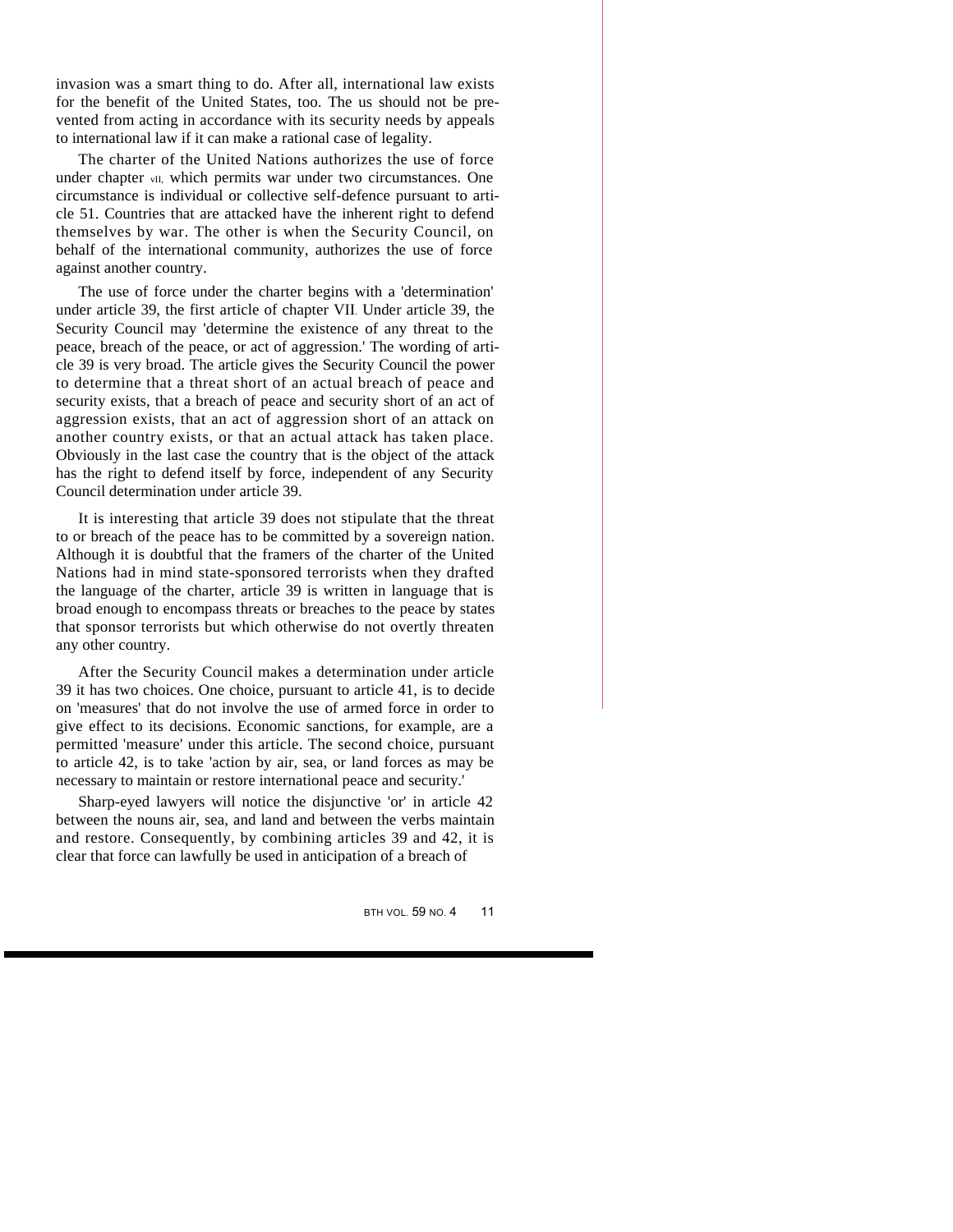international peace and security or as a reaction to such a breach. The threat or breach can come from the direct or indirect action of a country and the response can take any form of military action that is necessary either to maintain existing peace and security or to restore the peace and security that has been threatened or disrupted. In other words, pre-emptive attacks are perfectly lawful under international law providing that the Security Council has first 'determined' that another country threatens international peace and security and has authorized 'action' against that country to restore international peace and security.

The only limit on the degree of force to be used under article 42 is that the force must be 'necessary' to maintain or restore international peace and security. The whole point of using force under the charter of the United Nations is to change the behaviour of a state. Sometimes the force necessary to change a state's behaviour will consist of limited bombing of some military or political targets. Often, though, it will be necessary to destroy completely a hostile state's ability to use military power or to control territory. It is to this latter activity that one customarily applies the concept 'war.'

Lawyers look to precedent to guide their interpretation of the law. The Security Council has twice authorized war: in 1950 when North Korea invaded the Republic of Korea and forty years later when Iraq invaded Kuwait. Therefore, to understand what the Security Council must say in order to authorize war and what it does to wage that war, the best places to look are its resolutions authorizing the Korean and Gulf wars.

Of course, the United Nations does not possess its own military forces, and therefore it cannot itself wage war. Long before President George W. Bush coined the phrase 'coalition of the willing,' the Security Council had adopted the concept. When the Security Council declares war it requests and authorizes a 'coalition of the willing' to fight and allows that coalition to determine the tactics and strategy of the war, as well as its aims, as it did in both the Korean war and the Gulf war.

The Korean war was conducted essentially under three resolutions, resolutions 82, 83, and 84, which were enacted in June and July 1950. In those resolutions, the Security Council 'determined' that North Korea's attack on the Republic of Korea constituted a breach of the peace. The Council then 'called' upon the member states to provide assistance in enforcing these resolutions and 'recommended' that the member states assist the Republic of Korea in restoring international peace and security to the area. It is important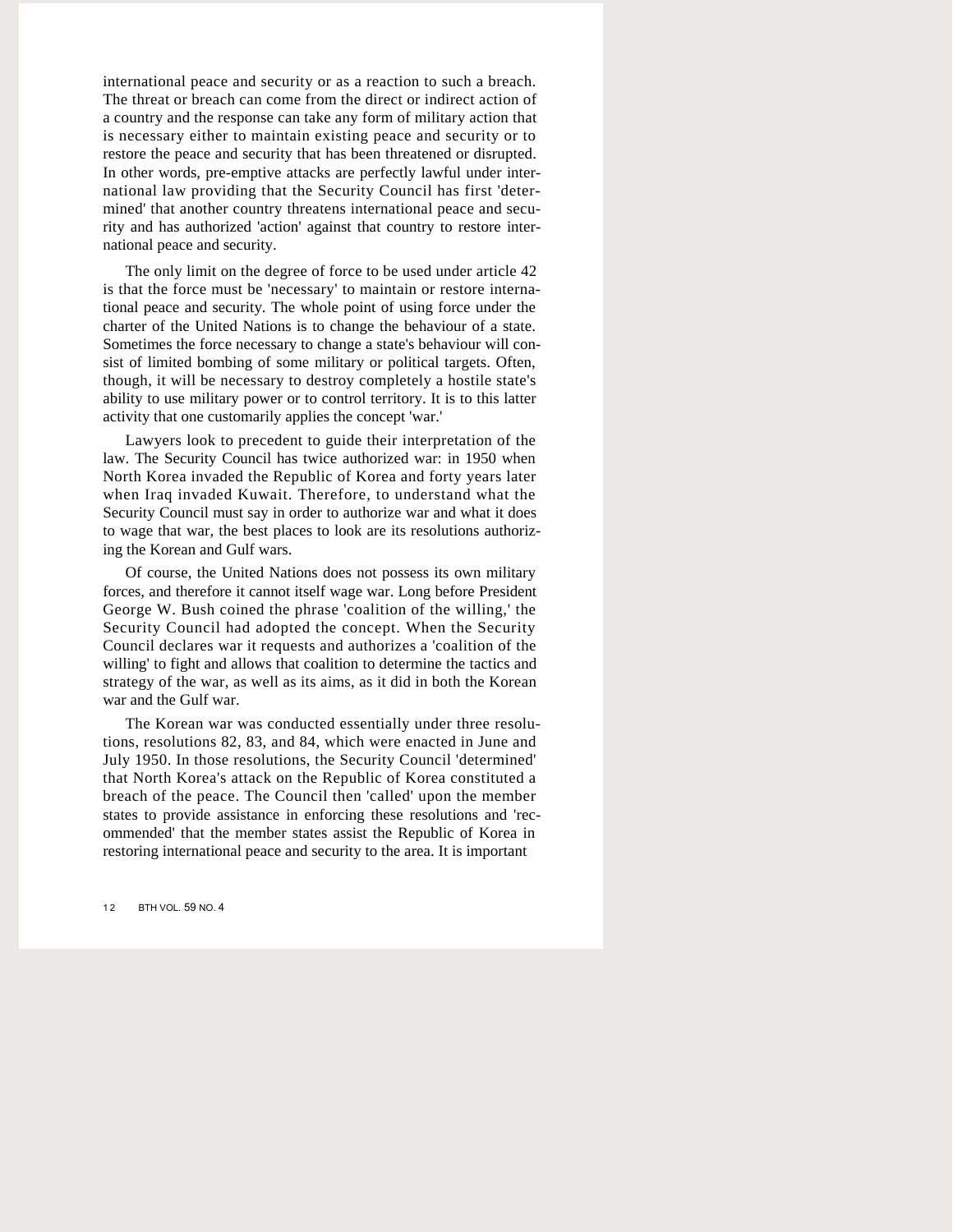to note that the Security Council recommended that those countries that were willing to provide military assistance should do so under United States command. Although the resolutions did not expressly refer to chapter vII or to any article of that chapter, it is clear from their language that they were enacted under that chapter. The ` determination' was obviously made pursuant to article 39, and 'calling' on all other countries to restore international peace and security was obviously an 'action' under article 42.

After China entered the Korean war, the Security Council enacted a resolution removing the complaint of aggression that had given legal sanction to the war from the list of matters of which the Council was then seized. In effect, the Council said that North Korea's breach of the peace was now off its plate. Nevertheless, the Korean war continued for almost another two-and-a-half years without any further Security Council resolutions authorizing its continuation. The Korean experience demonstrates that, once the Security Council authorizes 'action' to restore international peace and security, the actions taken under that authorization remain lawful until the countries taking those actions are satisfied that they should stop fighting or until the Security Council enacts a resolution determining that international peace and security have been restored in the area. Any such resolution would make the continuation of hostilities illegal for those countries engaged in them.

Following Iraq's invasion of Kuwait in 1990, the Security Council did not initially authorize war, although Kuwait, of course, had the right to defend itself by war. Rather, the Security Council passed resolution 660 under articles 39 and 40 of chapter vII in which the Council 'determined' that the Iraqi invasion of Kuwait was indeed a breach of international peace and security. This determination, which has been recalled in all subsequent resolutions, allowed the Security Council to decide what should be done about Iraq so that international peace and security could be restored.

What the Security Council decided to do was to pass resolution 678, which demanded that Iraq fully comply with resolution 660 and all subsequent resolutions of which it was in breach. The Security Council gave Iraq until 15 January 1991 to comply with those resolutions. If it did not do so, resolution 678 authorized the member states 'to use all necessary means' to 'restore' international peace and security and to ensure compliance with the resolutions Iraq had breached. Using 'all necessary means' is obviously an 'action' under article 42. The Security Council also requested in resolution 678 that the member states provide appropriate support for the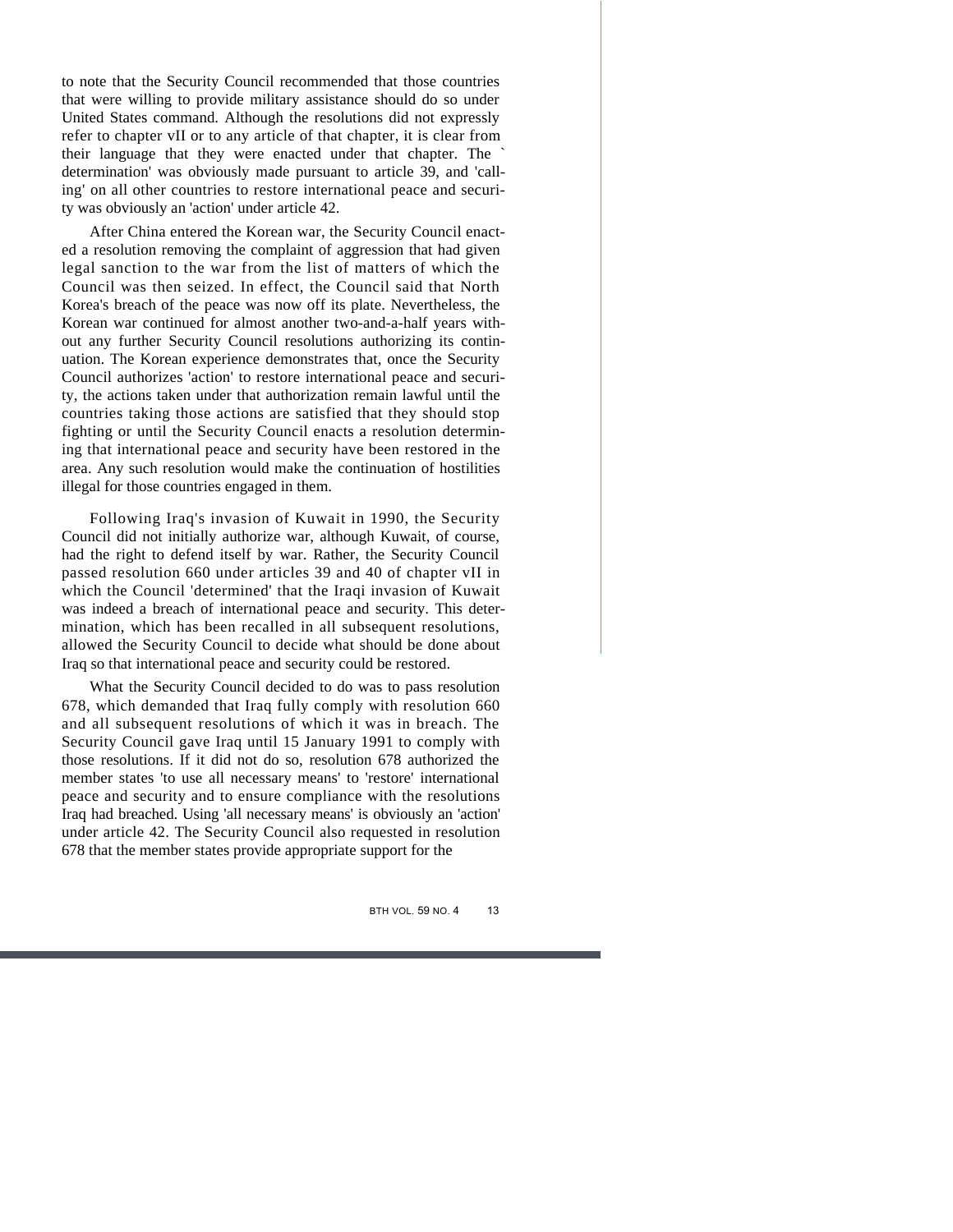`actions' to restore international peace and security in the area. Unlike the Korean war resolutions, resolution 678 was expressly enacted under chapter vii of the charter in its entirety. Resolution 678 was unambiguously a declaration of war, albeit a conditional one.

As with the Korean war, the first Gulf war did not technically end. The hostilities ceased with an armistice, or a ceasefire in modern parlance, not with a treaty of peace or its Security Council equivalent. The United States, North Korea, and China, not the United Nations, agreed to the Korean war armistice. However, in the Gulf war the Security Council, not the belligerent states, enacted its terms.

The terms of the Gulf war ceasefire can be found in resolutions 686 and 687, which were enacted (as were all the other resolutions relating to Iraq's invasion of Kuwait) under chapter vii of the charter in its entirety, including the articles authorizing the use of force. Resolution 686 notes that combat operations by the coalition forces had been 'suspended,' not that the authority for those operations had been set aside. Resolution 687, which enacted the formal terms of the ceasefire, ordered Iraq unconditionally to destroy all its chemical, biological, and nuclear weapons and not to acquire new ones or the means of making new ones, amongst other things. It is clear from the terms of resolutions 686 and 687 that if Iraq was to breach the ceasefire the war could lawfully resume as if hostilities had never ceased in 1991. Indeed, the contrary cannot logically be argued.

As we all know, Iraq did breach the terms of the ceasefire and subsequent resolutions. In response to some of its more flagrant breaches, such as ejecting the weapons' inspectors in 1998, the United States and Britain bombed Iraq's military and security infrastructure. Nevertheless, over time, the Security Council ignored Iraq's non-compliance with the terms of the ceasefire. But the Council never enacted a resolution declaring that international peace and security had been restored to the area, or even a resolution similar to that which the Council enacted in January 1951 to remove the issue of Korea from its plate. Rather, in each of the resolutions it enacted, it recalled that Iraq was and remained a threat to world peace and security; the Council remained seized of the problem that Iraq presented.

In November 2002, the Security Council enacted resolution 1441, the resolution that contains the phrase 'serious consequences.' Resolution 1441 was enacted to remedy the Security Council's lack of action over Iraq's non-compliance with Security Council resolu-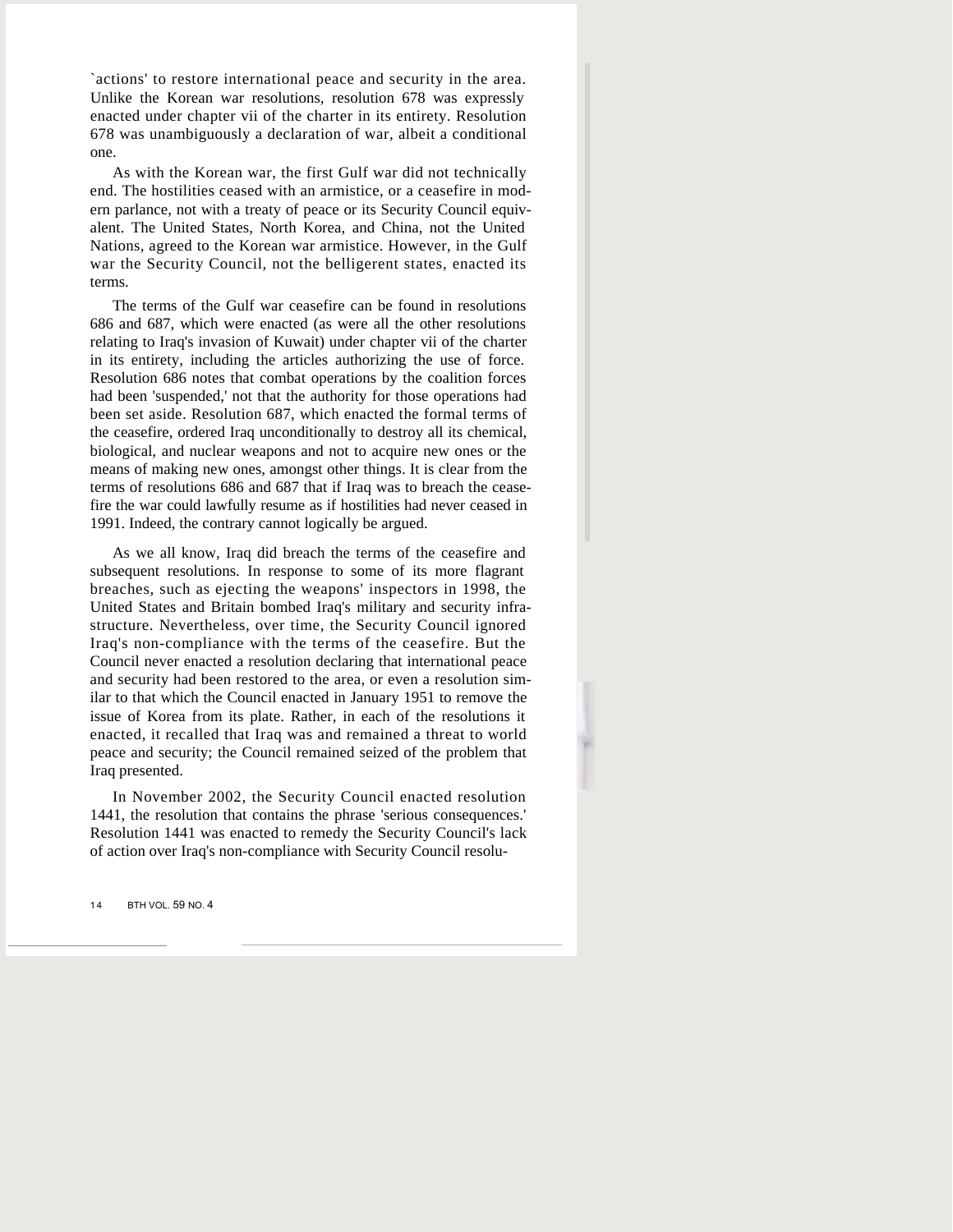tions going all the way back to the ceasefire in 1991. In effect, the Security Council wanted to ensure that no one could argue that the legal effect of its previous resolutions had lapsed through lack of deliberate action to enforce them. Legally, this resolution was probably unnecessary. Over a dozen other resolutions enacted under chapter vII, stretching back to the ceasefire resolutions, re-affirmed the right to wage war by 'recalling' the earlier resolutions that had authorized the first Gulf war.

Thus, in resolution 1441 the Security Council was simply reaffirming that the legal basis for its declaration of war remained in effect. It did so by expressly recognizing under chapter vii that Iraq's non-compliance with the previous resolutions posed a 'threat to international peace and security.' It specifically recalled that the ceasefire declared in resolution 687 depended on Iraq's compliance with the terms of the ceasefire resolution and 'decided' that Iraq remained in breach of those terms. The Security Council then gave Iraq a 'final' opportunity to comply. Just to be sure that no one misses the point, at the end of all of this the Security Council 'recalled' that Iraq would face 'serious consequences' if it continued to violate its obligations under the many earlier resolutions. Serious consequences are, of course, 'actions.' In other words, in resolution 1441 the Security Council expressly re-affirmed the language that is its code for war and re-affirmed the right to resume the war should Iraq not immediately comply with its obligations. Short of saying 'any country that wishes to do so may attack Iraq again if it does not immediately comply with the earlier resolutions,' the meaning of resolution 1441 could not be clearer.

After resolution 1441 was passed, the Security Council authorized inspectors to enter Iraq to certify whether or not Iraq had fully complied with its disarmament obligations. The weapons' inspectors were unable to certify that Iraq had done so, thus confirming that Iraq remained in breach of its obligations. Therefore, the position of the United States, Britain, Australia, and their allies, that is, that Iraq remained in breach of the terms of ceasefire and other resolutions up to the moment of invasion, is unassailable. Iraq's breaches of the resolutions gave the coalition a rational basis in international law for resuming hostilities against Iraq for the purpose of destroying its military capability and changing its political leadership so that it would cease to threaten international peace and security. The legal basis for this war, for example, is much sounder than the legal basis for the military action against Serbia over Kosovo, which of course was not supported by any Security Council resolution before battle was joined.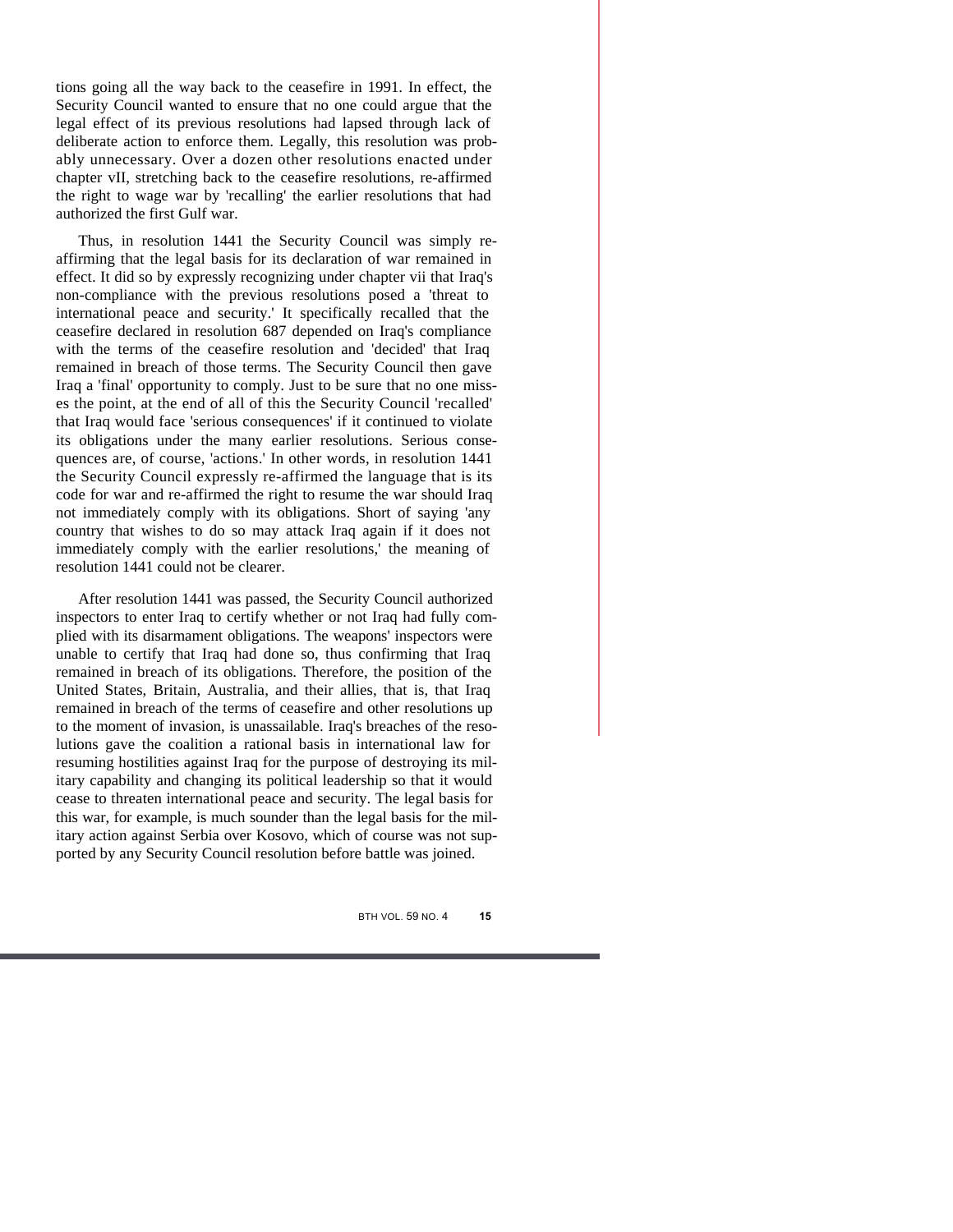The debate over the invasion of Iraq raised, and continues to raise, many fundamental questions relating to the use of power, the best way to create a secure and stable international order, the control of weapons of mass destruction, the legitimacy of the use of force to protect or promote human and political rights, the effectiveness of Security Council resolutions, and the right of the United States to use its military forces against another country unilaterally. In the context of the invasion of Iraq, these are all political not legal questions. Dressing them in legal garb does not make them any less political. The legal issue is quite narrow and straightforward: can a rational case be made that the invasion of Iraq was supportable under international law? Such a case can be made, and therefore the debate over this war should stay where it belongs: in the arena of politics, not that of law.

II